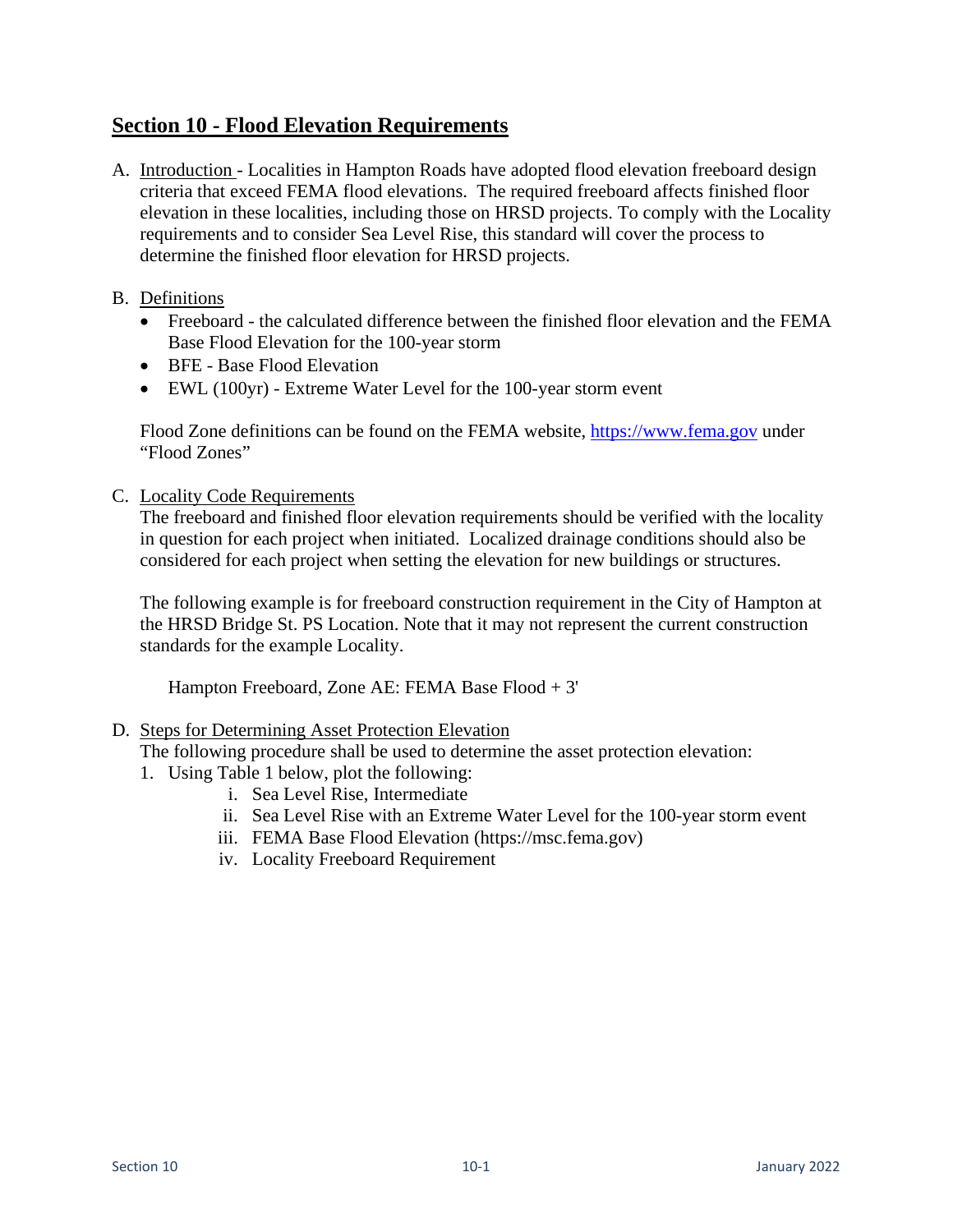| Year | <b>Intermediate</b> | <b>EWL</b> (100yr) |
|------|---------------------|--------------------|
| 2020 | 0.46                | 7.46               |
| 2030 | 0.82                | 7.82               |
| 2040 | 1.21                | 8.21               |
| 2050 | 1.64                | 8.64               |
| 2060 | 2.13                | 9.13               |
| 2070 | 2.62                | 9.62               |
| 2080 | 3.21                | 10.21              |
| 2090 | 3.77                | 10.77              |
| 2100 | 4.39                | 11.39              |

**Table 1 – NOAA 2017 Sea Level Rise** 

- 2. The design life for all new HRSD buildings is 50 years.
- 3. Calculate the elevation design year by adding 50 years to the year of site plan approval. Read the graph vertically from the elevation design year. The highest intersecting elevation line is the design asset protection elevation. See example below.
- E. Asset Protection Elevation Requirement Example The following example is based upon HRSD's Bridge Street Pump Station project located in Hampton.

FEMA Base Flood Elevation: 8' Hampton Freeboard, FEMA BFE + 3': 11' Year of Site Plan Approval: 2015 Design Year: 2065

 From the graph, read Asset Protection Elevation of 11', as indicated by the circled point. Because this is the Hampton finished floor requirement; the pump station will not require provisions for flood mitigation measures.